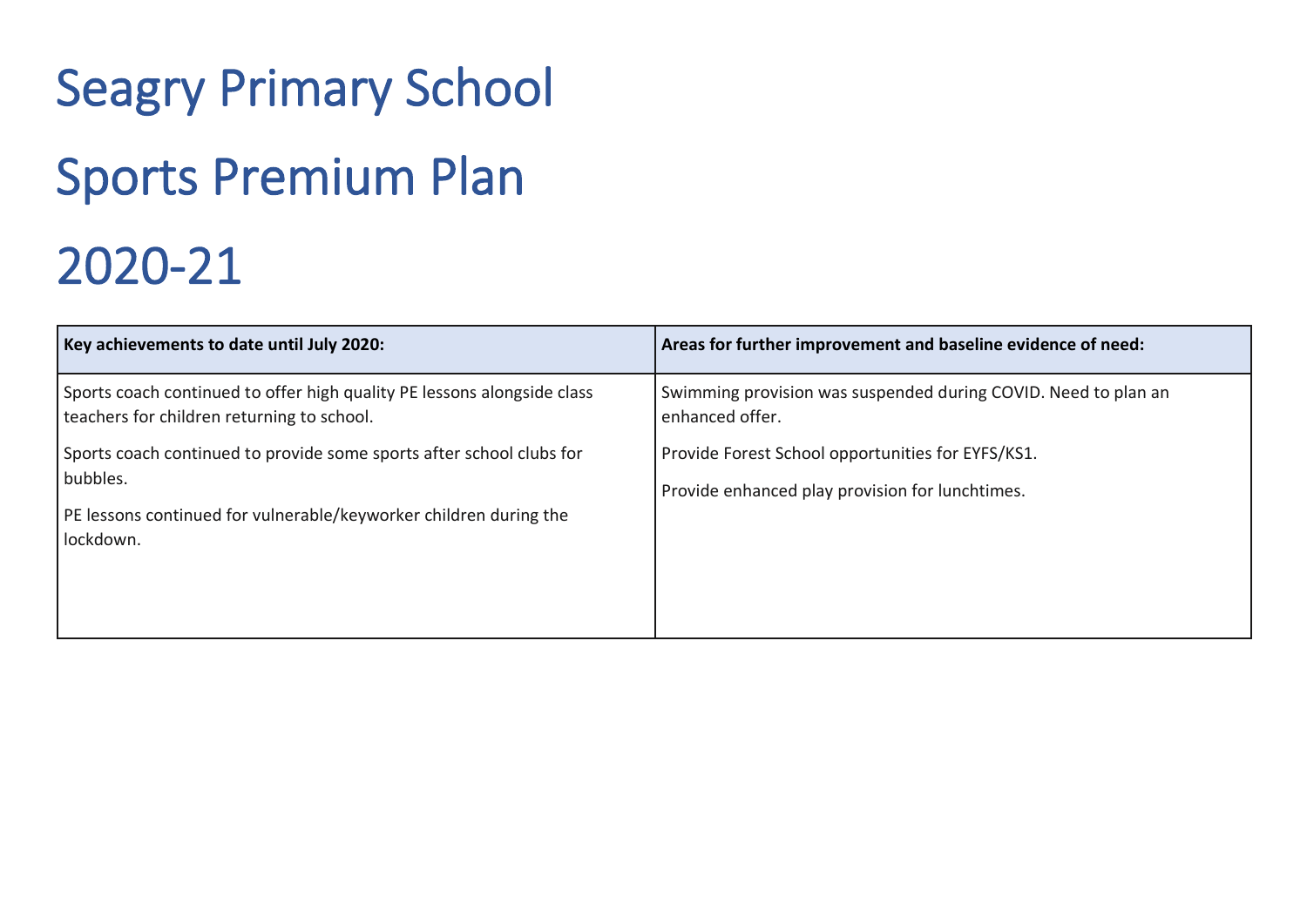| Academic Year: 2020/21                                                                                                                                                                                                    | Total amount carried over from 2019/20 £1,132<br>+ Total amount from 2020/21 £16,150<br>= Total carry over to 2020/21<br>£17,282            | Date Updated: July 2021       |                                                                                                                                                                                                                                                                               |                                                            |
|---------------------------------------------------------------------------------------------------------------------------------------------------------------------------------------------------------------------------|---------------------------------------------------------------------------------------------------------------------------------------------|-------------------------------|-------------------------------------------------------------------------------------------------------------------------------------------------------------------------------------------------------------------------------------------------------------------------------|------------------------------------------------------------|
| Key indicator 1: The engagement of all pupils in regular physical activity - Chief Medical Officers guidelines recommend<br>that primary school pupils undertake at least 30 minutes of physical activity a day in school | Percentage of total allocation:                                                                                                             |                               |                                                                                                                                                                                                                                                                               |                                                            |
|                                                                                                                                                                                                                           |                                                                                                                                             |                               |                                                                                                                                                                                                                                                                               | 15%                                                        |
| Intent                                                                                                                                                                                                                    | Implementation                                                                                                                              | <b>Funding</b>                | Impact<br>(to be completed July 2021)                                                                                                                                                                                                                                         | <b>Next steps</b>                                          |
| Maximise the engagement of all<br>children in physical activity at<br>lunchtime, during lessons and after<br>school.                                                                                                      | High quality resources for PE and<br>active play are purchased.<br>Play leaders are trained to support<br>the appropriate use of equipment. | £1000<br>Release time<br>£250 | Play leaders were trained and<br>effectively supported active play.<br>However, COVID and lockdown<br>meant impact was limited.<br>Extra ewuipment was purchased to<br>allow children to have "bubble bags"<br>of play equipment. This supported<br>active play at lunchtime. | PTA to support yearly purchase<br>of playground resources. |
| Key indicator 2: The profile of PESSPA being raised across the school as a tool for whole school improvement                                                                                                              | Percentage of total allocation:                                                                                                             |                               |                                                                                                                                                                                                                                                                               |                                                            |
|                                                                                                                                                                                                                           | 3%                                                                                                                                          |                               |                                                                                                                                                                                                                                                                               |                                                            |
| Intent                                                                                                                                                                                                                    | Implementation                                                                                                                              | <b>Funding</b>                | Impact<br>(to be completed July 2021)                                                                                                                                                                                                                                         | <b>Next steps</b>                                          |
| Ensure sport has a high profile in<br>school and in the parent<br>community.                                                                                                                                              | Sport Awards in celebration<br>assembly                                                                                                     | £500                          | Celebration assemblies paused due to<br>COVID.                                                                                                                                                                                                                                | Re-instate celebration<br>assembly when possible.          |
|                                                                                                                                                                                                                           | PESSPA membership                                                                                                                           |                               |                                                                                                                                                                                                                                                                               |                                                            |



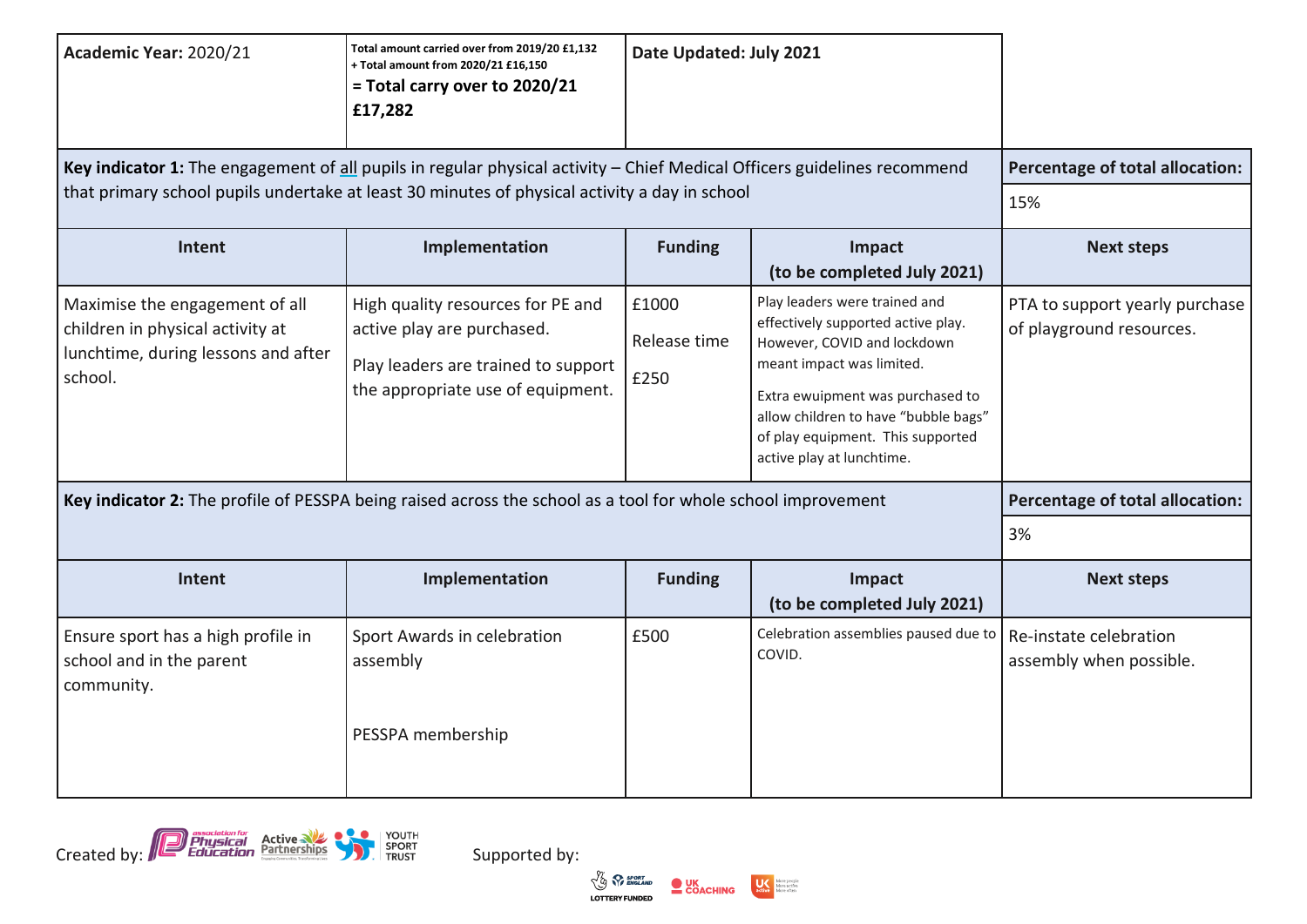| Key indicator 3: Increased confidence, knowledge and skills of all staff in teaching PE and sport                                                   | Percentage of total allocation:                                                                                                                                                                                                                 |                                        |                                                                                                                                                                                                        |                                                              |
|-----------------------------------------------------------------------------------------------------------------------------------------------------|-------------------------------------------------------------------------------------------------------------------------------------------------------------------------------------------------------------------------------------------------|----------------------------------------|--------------------------------------------------------------------------------------------------------------------------------------------------------------------------------------------------------|--------------------------------------------------------------|
|                                                                                                                                                     |                                                                                                                                                                                                                                                 |                                        |                                                                                                                                                                                                        | 50%                                                          |
| Intent                                                                                                                                              | Implementation                                                                                                                                                                                                                                  | <b>Funding</b>                         | Impact<br>(to be completed July 2021)                                                                                                                                                                  | <b>Next steps</b>                                            |
| Improve quality of teaching and<br>learning in PE.<br>Key indicator 4: Broader experience of a range of sports and activities offered to all pupils | High quality teaching of PE is<br>demonstrated by sports coach.<br>Sports coach teaches alongside<br>class teachers to mentor and<br>build confidence.<br>Subject knowledge and skills are<br>developed through effective PE<br>staff training. | £6000<br>£2000<br>Release time<br>£500 | COVID and lockdown meant that use<br>of sport coach was limited. High<br>quality PE was still provided for<br>keyworkers/vulnerable children and<br>those children that returned to<br>school in June. | Re-instate when possible.<br>Percentage of total allocation: |
|                                                                                                                                                     | 20%                                                                                                                                                                                                                                             |                                        |                                                                                                                                                                                                        |                                                              |
| Intent                                                                                                                                              | Implementation                                                                                                                                                                                                                                  | <b>Funding</b>                         | Impact<br>(to be completed July 2021)                                                                                                                                                                  | <b>Next steps</b>                                            |
| Additional sports clubs offered.                                                                                                                    | High quality sports clubs are<br>provided by external providers.                                                                                                                                                                                | £3500                                  | COVID and lockdown meant that use<br>of sport coach was limited. Sports<br>clubs were suspended.                                                                                                       | Re-instate sports enrichment<br>offer                        |